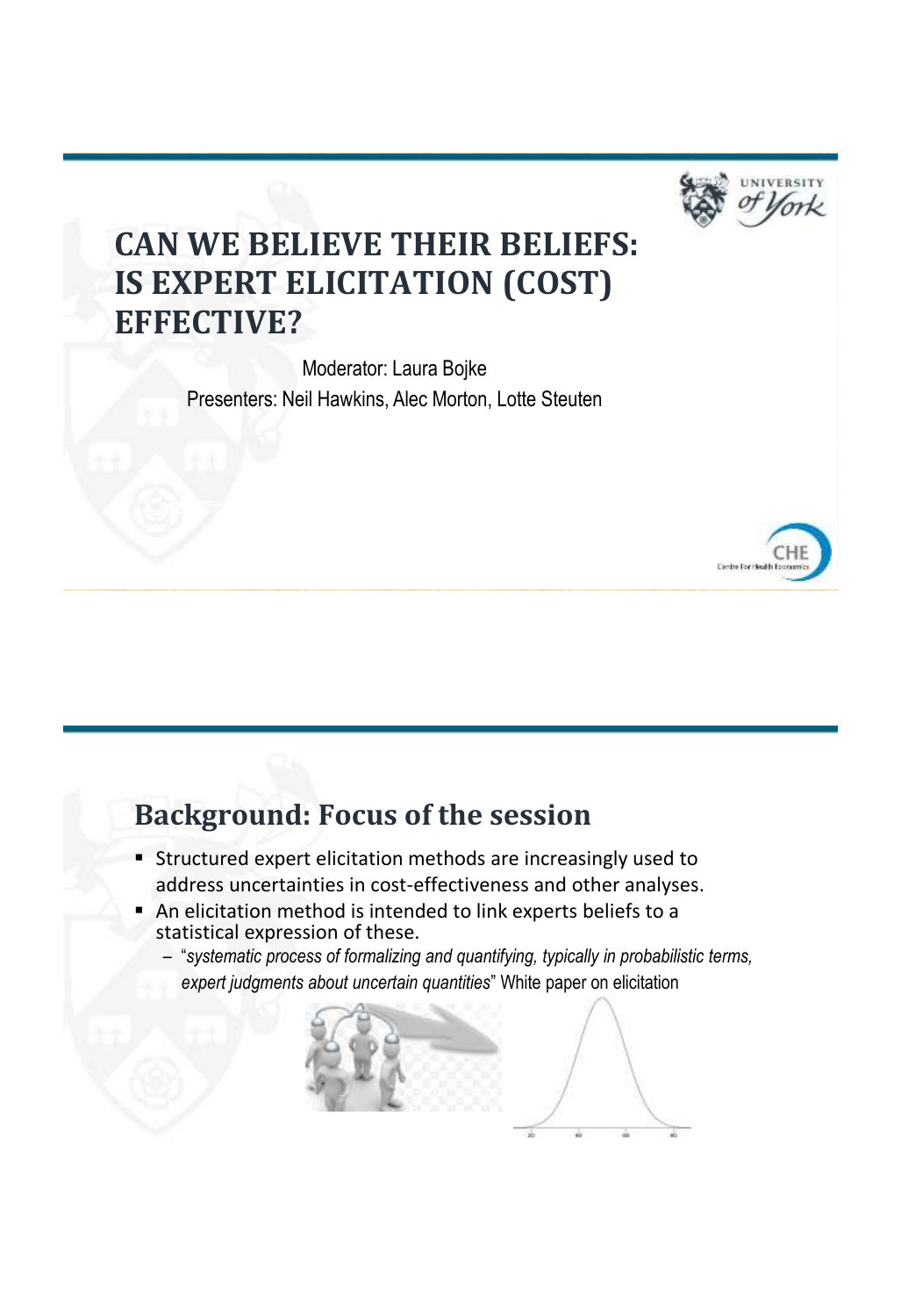#### **Background: Focus of the session**

#### Current uses for structured expert elicitation:

- Characterise uncertainties in an assessment of cost-effectiveness
	- Generating initial estimates of data (various parameter types)
	- Informing future data collection
	- Weights for alternative structural assumptions, e.g. extrapolation beyond observed evidence
	- Bias correction weights for RCT/observational evidence (unobserved heterogeneity)
	- Informing sample size calculations

### **Background: The challenge**

- **Doubts regarding the utility of structured expert elicitation have been** raised:
	- Subjective by nature
	- Can relevant (substantive) experts' perform well as these tasks?
	- Impossible (in many circumstances) to determine accuracy
	- Enormity of the task
- The panel will consider whether expert elicitation is truly useful in addressing uncertainties, or whether it is a costly way of providing false reassurance.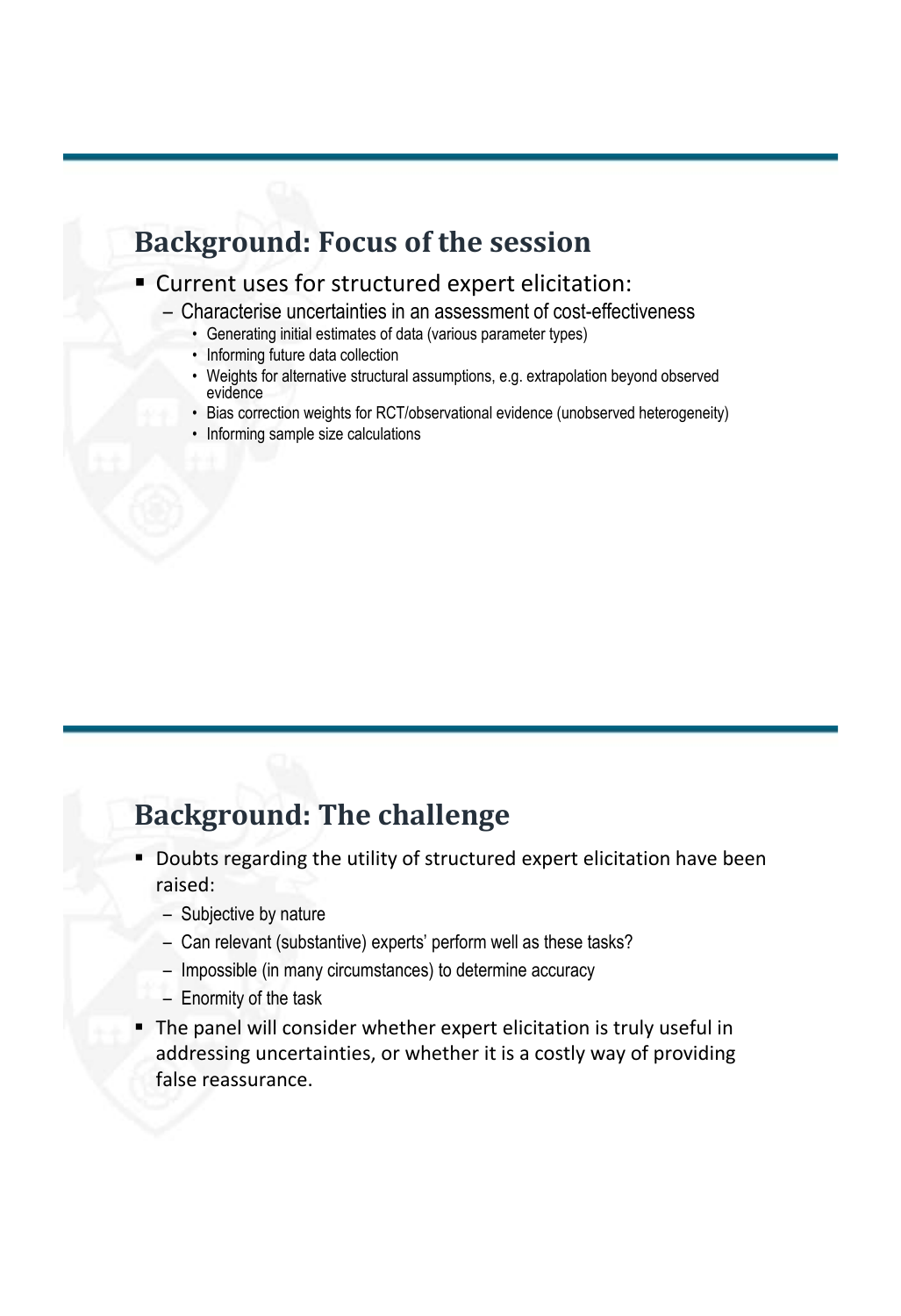### **The presenters**

- Lotte Steuten: *Associate professor, Fred Hutchinson Cancer Research Center, University of Washington*
	- Illustrative examples of structured expert elicitation
- Alec Morton: *Professor, University of Strathclyde* – Case 'for'
- Neil Hawkins: *Professor, University of Glasgow* – Case 'against'





#### **Points for discussion**

- Is expert judgement really just another form of data?
- Does it really represent a low cost form of evidence?
- If Is it primarily useful for early technologies?
- How do we maximise the value of expert evidence?